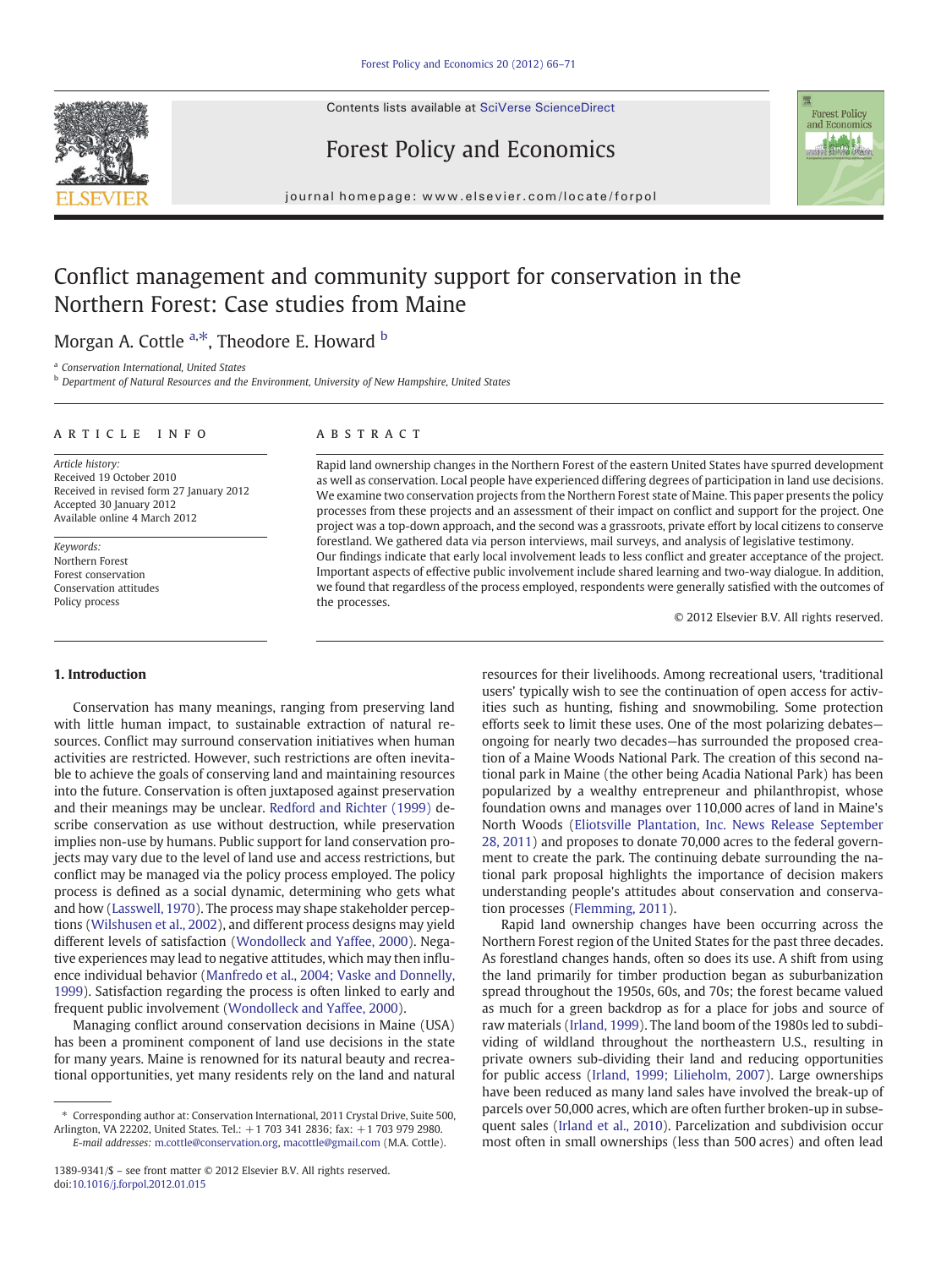to forestland conversion and development ([Northern Forest Lands](#page--1-0) [Study, 1994](#page--1-0)).

### Maine is similar to the rest of the Northern Forest, where people are tied to forestland for economic and cultural reasons. In Maine, there has been a long tradition of open public access to private lands for recreation ([Schepps, 1972\)](#page--1-0). Much of this land was traditionally owned by large paper companies and managed for timber production. More recently, an investment-oriented owner type has come to dom-inate the forest landscape [\(McWilliams et al., 2005; Jin and Sader,](#page--1-0) [2006\)](#page--1-0). These timberland investment management organizations (TIMOs) and real estate investment trusts (REITs) emphasize maximum return on timberland assets [\(Yale Forest Forum, 2002\)](#page--1-0) rather than traditional industrial owners' priority of a relatively constant stream of raw materials to mills [\(Jin and Sader, 2006\)](#page--1-0).

While there has been public concern over new management styles [\(Jin and Sader, 2006\)](#page--1-0), there has also been increased emphasis on forestland protection focusing on private land conservation rather than increasing public holdings [\(Clark and Howell, 2007](#page--1-0)). [Hagan et al.](#page--1-0) [\(2005\)](#page--1-0) note that as of 2005 non-profit conservation organizations owned over 300,000 acres of Maine forestland. [Cronan et al. \(2010\)](#page--1-0) identify 17% of the state as conserved (3.67 million acres) in 2006, with 57% being held (by fee acquisition or easement) by non-profit conservation organizations. While conservation has the potential to maintain the traditions of Maine's people, public support may vary depending on the conservation approach and decision making process.

Research has found that it is important to incorporate local stakeholders into the decision process because successful management of natural resources at a higher level (e.g. state level) must be supported at the local level and vice versa ([Hanna et al., 1996; Ostrom, 1990;](#page--1-0) [Ruckelshaus, 1998](#page--1-0)). In contrast, conservation that fails to address local needs and attitudes may result in conflict ([West and Brockington,](#page--1-0) [2006](#page--1-0)). As [Kyllonen et al. \(2006\)](#page--1-0) found in their case studies on forest, lake, and grazing (reindeer) land management in Finland, stakeholder involvement and perceptions of the process contribute to the amount of conflict during the process and the success of the outcome. They found that 'face-to-face' communication in an environment that is comfortable for all parties, and an understanding of each participant's perspective lead to mutual understanding and cooperation ([Kyllonen](#page--1-0) [et al., 2006](#page--1-0)). [Selin and Chavez \(1995\)](#page--1-0) contend that conflict can be avoided by transitioning from traditional hierarchical decision making to a collaborative process with all relevant stakeholders. [Germain et](#page--1-0) [al. \(2001\)](#page--1-0) state that even if a collaborative approach fails to reduce conflict, public perceptions of the process may improve as a result. Conflicts can be effectively managed through collaboration to constructively guide gradual social change [\(Kyllonen et al., 2006\)](#page--1-0).

The importance of managing natural resources using participatory decision processes has been emphasized in the literature [\(Kyllonen et](#page--1-0) [al., 2006; Webler et al., 1995; Morgan, 1998; Beierle and Cayford,](#page--1-0) [2002; Germain et al., 2001\)](#page--1-0). Because debates and discussion regarding forest conservation and preservation in Maine are on-going, research on decision processes may inform such processes and make them more effective. We conducted case studies of two conservation processes in Maine, looking at attitudes and conflict management. The cases represent different approaches to forestland conservation in the Northern Forest<sup>1</sup> state of Maine. The Katahdin Lake (KL) acquisition by Baxter State Park (BSP) was top-down and relatively controversial, while the Downeast Lakes Land Trust (DLLT) case was a grassroots, community-based approach. The cases were selected because they occurred during similar time periods (the DLLT was created in 2001 and Katahdin Lake was officially incorporated into Baxter State Park in 2006). In addition, the lead author worked at both organizations so was able to make reliable contacts for data collection and

 $1$  For the purposes of this research, the Northern Forest encompasses the 26-millionacre forest of the northern US states of Maine, New Hampshire, Vermont, and New York.

gain in-depth knowledge of the two organizations and the processes to conserve land in both cases. We were initially interested in comparing the differences in the policy processes and how this affected conflict and support for the processes and outcomes. However, due to the complex and unique contexts associated with the two cases, a comparative case study was deemed inappropriate. However, analysis of both cases provides useful evidence to support collaboration and local involvement in decision-making.

#### 2. Methods

#### 2.1. Case study descriptions

#### 2.1.1. The Downeast Lakes Land Trust

The DLLT is located in Grand Lake Stream, Maine, a town of approximately 150 year-round residents, many of whom work as hunting and fishing guides. The town is a hunting and fishing vacation destination and the local economy relies on access to the region's forests and lakes. Because access to the forest is so vital to the community, local people created the DLLT in response to overcutting and the potential that the land would be sold to developers.

Today the DLLT owns over 33,000 acres of community forest and is involved in a partnership which protects 350,000 acres of forestland. Management decisions are led by the board of directors comprised mostly of community members. No-development restriction easements are held by outside conservation organizations. DLLT practices sustainable forest management and is certified by the Forest Stewardship Council (FSC) (Certification #: SW-FM/COC-002682). The DLLT is currently working with the town to conserve more nearby lands, and promote community development ([DLLT Media Release, 2009a, 2009b](#page--1-0)).

#### 2.1.2. Baxter State Park and the Katahdin Lake acquisition

Located in central Maine, the 200,000-acre Baxter State Park (BSP) is named for the late Governor Percival Baxter, who acquired and donated the park to the state in 28 parcels over his lifetime [\(Whitcomb,](#page--1-0) [2008\)](#page--1-0). The park is administered exclusively by a trust left by Baxter at his death. Governor Baxter left the park for the people of Maine and as "…a sanctuary for wild beasts and birds…" ([P&S Laws, 1931\)](#page--1-0).

Major decisions in the management of the park are made by the BSP Authority, a three member board comprised of the state's Attorney General, the Director of the Bureau of Forestry, and the Commissioner of Inland Fisheries and Wildlife who closely adhere to the Baxter Deeds of Trust when making decisions about the park. The bulk of the park is a preserve, prohibiting hunting, trapping, logging or off-road vehicles, although portions of the park allow hunting.

The Katahdin Lake parcel was part of Baxter's original vision for the park [\(Whitcomb, 2008](#page--1-0)). Prior to acquiring the parcel in 2006, it was owned by Gardner Land Company (GLC). The acquisition involved a complicated deal between the state, the Trust for Public Land (TPL), and GLC. GLC desired other lands (including state-owned lands), rather than payment in exchange for the parcel (later referred to as the land swap). TPL raised funds to purchase these lands to exchange with GLC for the KL parcel, which was then given to BSP. The Maine Legislature passed bill L.D. 2015 with the 2/3 vote needed to allow the sale of state lands.

Despite public opposition and extensive public debate, LD 2015 passed in April 2006 ([Whitcomb, 2008\)](#page--1-0). The swap included 7385 acres of state lands and 14,000 acres of private lands. TPL raised approximately \$12 million of private funds to purchase the lands that were exchanged with GLC for the roughly 4000-acre KL parcel [\(Whitcomb,](#page--1-0) [2008](#page--1-0)).

#### 2.2. Data collection

Data for the case studies were collected by means of key participant interviews and a mail survey. We interviewed key participants